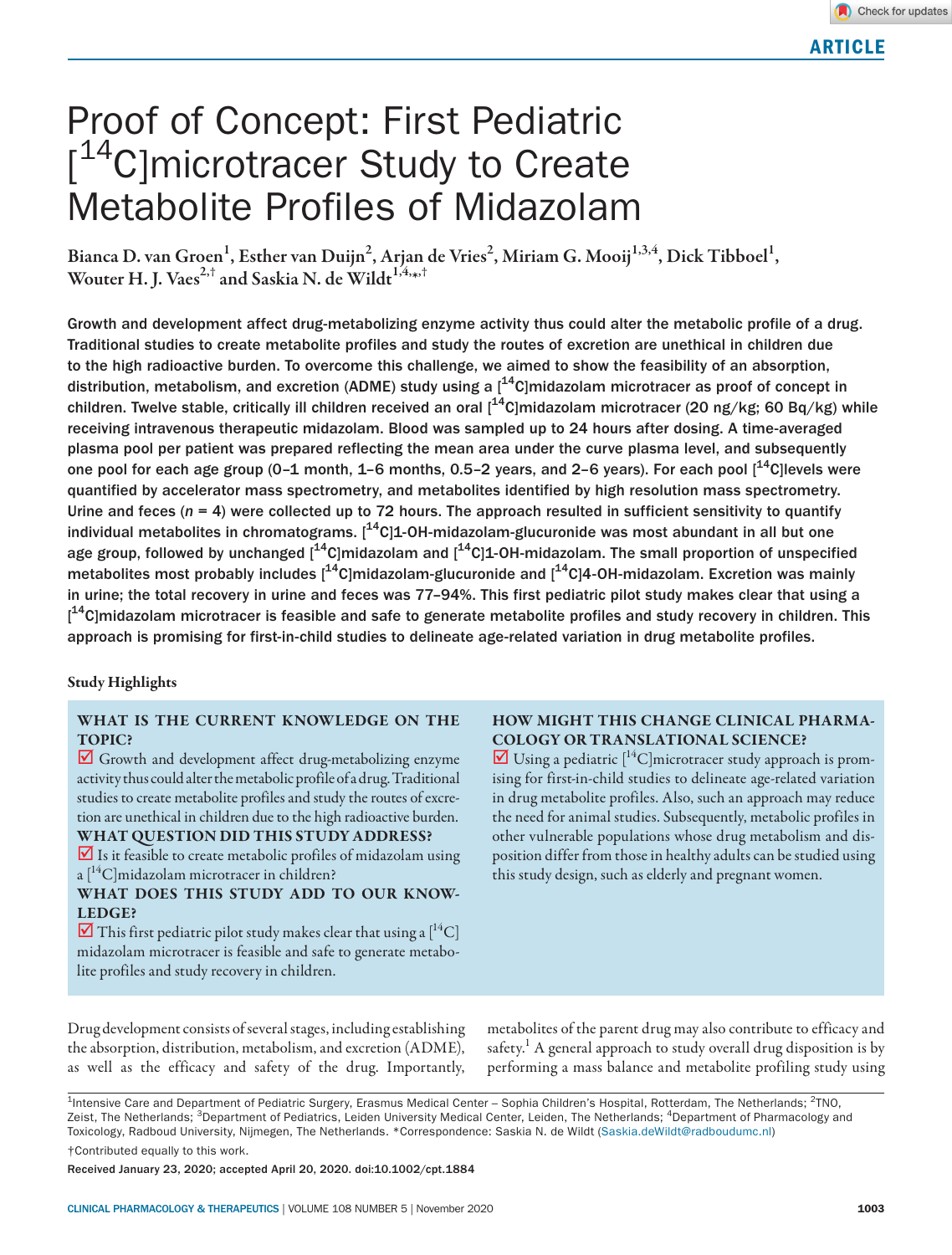radiolabeled drug. Using this approach, metabolic pathways can be determined and quantitatively evaluated (i.e., clearance pathways delineated), and the quantitative and comprehensive profile of metabolites in plasma can be described. The latter data set serves as a starting point for addressing whether the metabolites to which humans are exposed had also been present in laboratory animal species utilized in toxicological evaluations; i.e., the "MIST (Metabolites in Safety Testing) issue." The radioprofile of metabolites in plasma is used to determine which, if any, circulating metabolites can be considered quantitatively important and thus require further evaluation, usually beginning with a comparison of exposures between humans and animals at steady state. If human exposure exceeds animal exposures, then further safety evaluation of the metabolite may be warranted.

In 2008, the US Food and Drug Administration (FDA) recommended that regarding the nonclinical safety of drug metabolites the exposure threshold for further metabolite characterization for an individual metabolite must be > 10% of the estimated *parent-drug* exposure. In 2009, the International Conference on Harmonisation (ICH) M3 guideline (R2) altered this threshold significantly to > 10% of the estimated *total-drug* exposure, which was included in the FDA guideline in  $2016.<sup>2,3</sup>$ 

The disposition of a drug is driven by processes such as drug metabolism, drug transport, glomerular filtration, and body composition. These processes are subject to age-related changes reflecting growth and maturation along the pediatric continuum.<sup>4,5</sup> Most drug-metabolizing enzymes and drug transporters act differently in neonates than in older children or adults, and the maturational patterns are isoform-dependent.<sup>4,6-10</sup> Children's metabolism may not only be slower or faster than that of adults but may also use different compensatory pathways. The resulting metabolite profiles could contain metabolites that have not yet been identified or are ≤ 10% of the total drug exposure in adults, yet are present, disproportionately present or even represent > 10% of the total drug exposure in children. This mechanism is most obvious for paracetamol, whose metabolism switches from mainly sulfation to glucuronidation from birth to 12 years of age.<sup>11</sup> Glucuronidation is underdeveloped in newborns; hence, sulfation is used as a compensatory pathway. In newborns, the exposure to paracetamol-sulfate is higher than that to paracetamol-glucuronide, whereas in adults this is the other way around. Similarly, the metabolite pattern of sirolimus differs between children and adults. Studies have found that di-demethylated and hydroxy-desmethyl metabolites were not present in children but were present in adults, most likely due to maturation of cytochrome P450 (CYP) 3A.<sup>12,13</sup> Lastly, the demethylation of caffeine by CYP1A2 increases with age, as in newborns caffeine is almost completely excreted by renal clearance of the parent drug, while in adults caffeine is many metabolically cleared.<sup>14,15</sup> As in general the metabolites differ in terms of efficacy and toxicity,<sup>16</sup> knowledge on metabolite profiles in children is crucial for applying effective and safe pediatric drug therapy.

Metabolite profiles are typically generated by human radiolabeled ADME studies, by analyzing plasma, urine, or feces samples with liquid chromatography with fraction collectors, followed by offline radioactivity detection using liquid scintillation counting.<sup>16</sup> For this latter technique, a high radioactive dose of 100 microcurie

(µCi) in humans is needed. Just recently, advances mainly in analytical technology have enabled new approaches to ADME studies with less radioactivity exposure.<sup>16,17</sup> By using  $[$ <sup>14</sup>C]microtracers concurrently administered with a therapeutic dose, metabolites can be identified and quantified by accelerator mass spectrometry (AMS) with a radioactivity exposure of even less than 0.1  $\mu$ Ci.<sup>18,19</sup>

The amount of radiolabeled dose that is ethically justified to be administered to human volunteers participating in clinical trials has been risk classified by the International Commission on Radiological Protection (ICRP) (Table 1).<sup>20</sup> The use of  $[^{14}C]$ labeled microtracers with AMS quantification not only justifies earlier radioactive exposure during drug development, but may also serve to derive metabolite profiles for vulnerable populations like newborns, for which 100 µCi levels would not be ethically acceptable, even in a late stage of drug development. Various pediatric microtracer studies to study the pharmacokinetics of  $[{}^{14}C]$ labeled compounds have already been successfully conducted.<sup>11,21-24</sup> Yet, to the best of our knowledge, pediatric ADME microtracer studies with  $[14C]$ labeled compounds to create complete metabolite profiles have not yet been performed.

Midazolam is a drug with well-known metabolism in adults and is widely used as a marker for CYP3A4/5 activity, a developmentally regulated phase 1 metabolizing enzyme, with lower activity in neonates than in adults. $25$  We hypothesized that using an oral [ 14C]midazolam microtracer as an example-compound in children receiving therapeutic intravenous midazolam for clinical needs would permit to generate metabolite profiles of midazolam in children and study routes of excretion. Therefore, we aimed to explore, as a proof of concept, the feasibility of an ADME microtracer study with an oral  $[14C]$ midazolam microtracer in children in the 0–6 years age range.

#### MATERIAL AND METHODS

#### Study design

This study (EudraCT 2014-003269-46) was part of the ZonMw Priority Medicines for Children project "Pediatric microdosing: elucidating age-related changes in oral absorption to guide dosing of new formulations," described in previous publications.<sup>11,21,26</sup> The study was approved by the Dutch Central Committee on Research Involving Human Subjects (The Hague, The Netherlands). All parents or legal guardians provided prior to any study-specific procedures written informed consent for their child to be included. The Dutch Nuclear Research and Service Group estimated the radiation exposure for a single microtracer of 60 Bq/kg (equivalent to an adult study of 0.1  $\mu$ Ci) and < 1  $\mu$ Sv and are allowed in this population according to the ICRP (Table 1).<sup>20,27</sup> We explained to the parents and legal guardians that the radiation exposure of a single microtracer is almost negligible compared with the yearly mean background exposure 2,600  $\mu$ Sv in the Netherlands in 2013.<sup>28</sup>

## Subjects

Patients admitted to the pediatric intensive care unit of the Erasmus MC – Sophia Children's Hospital were considered for inclusion. The following inclusion criteria applied: age from birth (postmenstrual age > 36 weeks) up to 6 years of age, bodyweight > 2.5 kg, clinical need for intravenous midazolam, and an indwelling arterial line in place enabling blood sampling. Exclusion criteria were the following: anticipated death in 48 hours, extra corporeal membrane oxygenation treatment, circulatory failure (defined by the administration of ≥ 1 vasopressor drug, or increase of a vasopressor drug in the last 6 hours),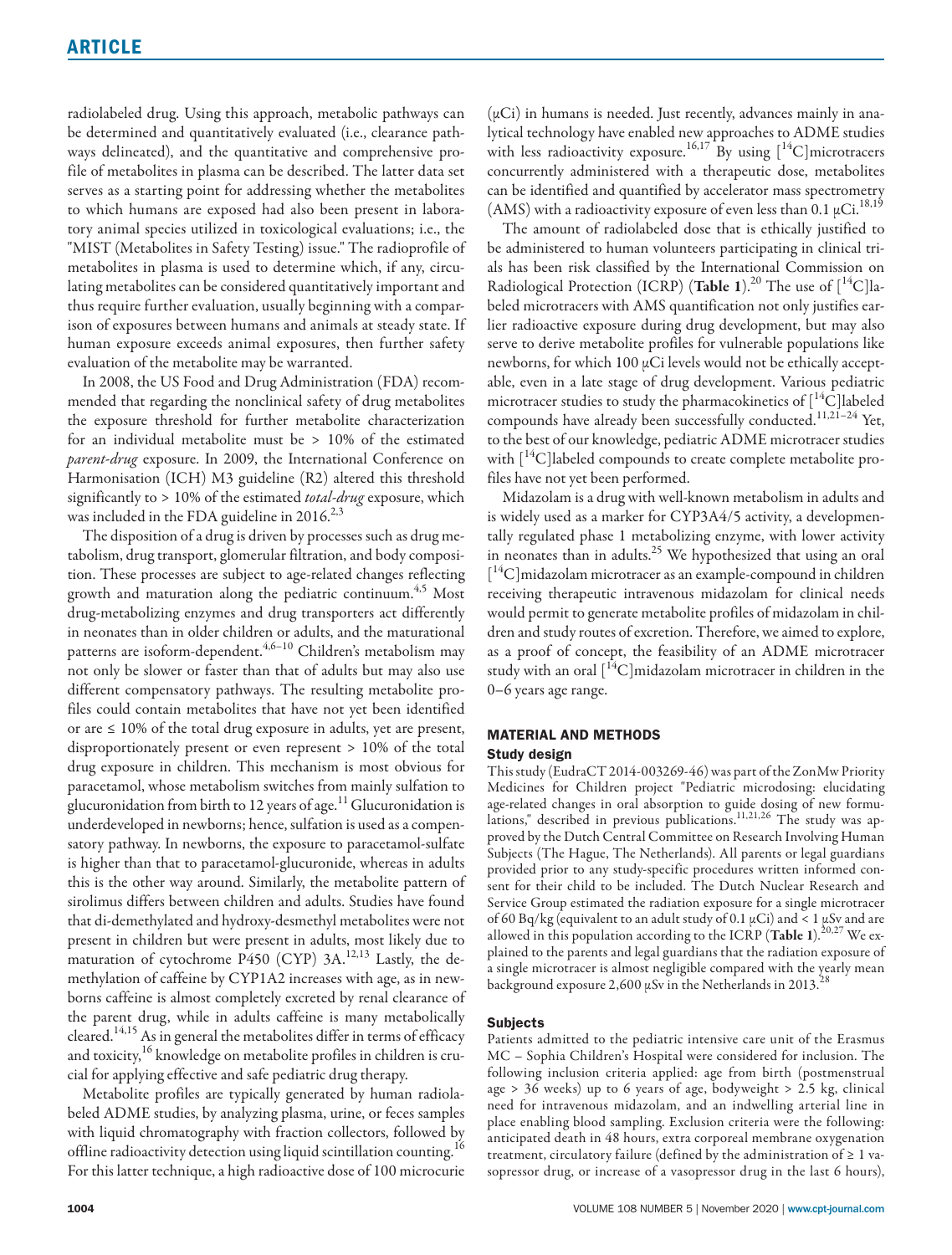|                           | Radioactive dose |                               |                                                   |                                                                                                                                                                                             | <b>Ethically allowed</b><br>in children? |
|---------------------------|------------------|-------------------------------|---------------------------------------------------|---------------------------------------------------------------------------------------------------------------------------------------------------------------------------------------------|------------------------------------------|
| <b>ICRP</b> risk category | μCi<br>μSν       |                               | Justified for                                     | Drug developmental<br>stage                                                                                                                                                                 |                                          |
|                           | 100              | 0.1-1 but preferably<br>lower | An increase of<br>knowledge                       | At any stage in drug<br>development                                                                                                                                                         | Yes                                      |
| lla                       | 1.000            | $10 - 100$                    | An increase of<br>knowledge and health<br>benefit | At the end of phase II in<br>drug development, after<br>radiological dosimetry<br>using tissue distribution<br>data from animals<br>and demonstration of<br>efficacy of a drug in<br>humans | <b>No</b>                                |

## Table 1 The ICRP classification and justification of radiolabeled doses to be administered to human volunteers participating in clinical trials<sup>20</sup>

ICRP, International Commission on Radiological Protection.

kidney failure (according to the Pediatric Risk, Injury, Failure, Loss, End stage renal disease (pRIFLE) criteria, i.e., estimated creatinine clearance decreased by 75% or a urine output of < 0.3 mL/kg/hour for 24 hours or anuria for 12 hours), liver failure (defined by aspartate aminotransferase (AST) and/or alanine aminotransferase (ALT) > 2 times the upper limit for age), gastrointestinal disorders, or comedication known to interact with midazolam (according to the Flockhart Table $^{29}$ ).

## Study procedures

A single [<sup>14</sup>C]midazolam dose was administered as an oral microtracer via the enteral feeding tube. Intravenous (IV) exposure was at therapeutic levels in the context of clinical care, which allowed identification of metabolites by high resolution mass spectrometry (hrMS). The IV therapeutic midazolam dose was prescribed by the treating physician for clinical purposes and was adjusted on the guidance of validated sedation scores and according to a standardized sedation titration protocol. According to this protocol, midazolam bolus doses varied between 0.05 and 0.2 mg/kg and the continuous infusion rate between 0.05 and 0.3 mg/kg/hour. Blood samples were taken pre-dose and up to 24 hours after administration of the [<sup>14</sup>C]midazolam microtracer. The maximum number of study-specific blood samples was limited to eight per subject, and the maximum amount of blood could not exceed the European Medicines Agency (EMA) guidelines (maximum of 1% of the total blood volume at any time and a maximum 3% during a period of 4 weeks where the total volume of blood is estimated at 80–90 mL/kg).<sup>30</sup> The blood samples were centrifuged and plasma was stored at −80°C until analysis. Urine was collected from patients with a urinary catheter in place for clinical reasons. It was collected with a maximum of 72 hours after  $[$ <sup>14</sup>C]midazolam administration or until the urinary catheter was removed. The nurses noted the urine volumes in the clinical electronic patient record. One sample (2 mL) was stored at −80°C until analysis. As long as urine was collected, also diapers were collected for the purpose of studying the recovery in feces. The diapers were stored at −80°C until analysis.

#### Radiopharmaceutical preparation

Non–good manufacturing practice [<sup>14</sup>C]midazolam was synthesized and the quality characterized by Selcia Ltd, Shelley, United Kingdom, at a specific activity of 1,033 MBq/mmol (equal to 2.85 MBq/mg). The chemical name is 8-chloro-6-(2-fluorophenyl)-1-methyl-<sup>4</sup>H-[1-<sup>14</sup>C]imidazo[l,5-a] [l,4]benzodiazepine-hydrochloride, and it was brought in ethanol solution (96%). In the department of Radiology and Nuclear Medicine at the VU University Medical Center (Amsterdam, The Netherlands) the solution was further diluted to the required concentration with sodium chloride 0.9% solution (Fresenius Kabi, Zeist, The Netherlands) to provide a good manufacturing practice drug product. The final  $[^{14}C]$ midazolam concentration was 210–270 Bq/mL, with 1 Bq being equivalent to 0.31 ng  $\left[^{14}C\right]$ midazolam.

#### Metabolite profiles

Subjects and plasma samples. We created four age groups: 0–28 days; 1–6 months; 6 months–2 years; 2–6 years. First a time-averaged plasma pool per patient (area under the curve  $(AUC)_{0,+}$  where t is the last sampling time point) was prepared according to the Hamilton method, 31,32 after which age group pools were generated by equi-volumetric pooling. A time-averaged pool consists of aliquots from individual samples that form one composite sample. The volume of the aliquot taken from each individual plasma sample was determined by the time interval between drawing of the samples. The final time-averaged pool reflects the mean plasma level of the testing period  $(0- \approx 24$  hours).

Identification of metabolites and quantification  $[14C]$  levels. In total, 150  $\mu$ L of the plasma pool was added to 600  $\mu$ L methanol and centrifuged. The supernatant was evaporated to dryness and redissolved in 80  $\mu$ L 95/5 1 mM ammonium formate in MilliQ + 5% acetonitrile (ACN) / ACN. The plasma extracts were injected on an ultra performance liquid chromatography (20 µL/injection) with a gradient runtime of 30 minutes, allowing absolute metabolite separation. The flow was split directly after ultra performance liquid chromatography separation diverting one line coupled to a Q-Exactive hrMS (Thermo Fisher, Waltham, MA; in-line) for metabolite identification and one line to a fraction collector (90 fractions in 30 minutes) for subsequent AMS (off-line)  $(1MV\ Tandetron)$   $[^{14}C]$  level quantification. For each time-averaged pool, 90 fractions were collected (0–20 minutes 4 fractions/min; 20–30 minutes 1 fraction/min) and transferred to a tin foil cup and evaporated to dryness prior to  $[^{14}C]$  level quantification.

*Quantification*  $\int_1^{14}$ *C]levels with AMS.*  $\int_1^{14}$ C]levels were quantified as described previously.32 In brief, the tin foil cups were combusted on an elemental analyzer (Vario Micro; Elementar, Langenselbold, Germany). Generated carbon dioxide  $(CO_2)$  was transferred to a home-built gas interface, composed of a zeolite trap and syringe.<sup>32</sup> CO<sub>2</sub> was adsorbed to the trap on the interface; and after heating of the trap, the  $CO<sub>2</sub>$  was transferred to a vacuum syringe using helium. A final  $CO_2/h$ elium mixture of 6% was directed to the AMS ion source, at a pressure of 1 bar and a flow of 60 µL/minute. A 1-MV Tandetron AMS (High Voltage Engineering Europe B.V., Amersfoort, The Netherlands)<sup>33</sup> was used. To determine the true amount of radioactivity in each fraction, the measured  $\binom{14}{1}$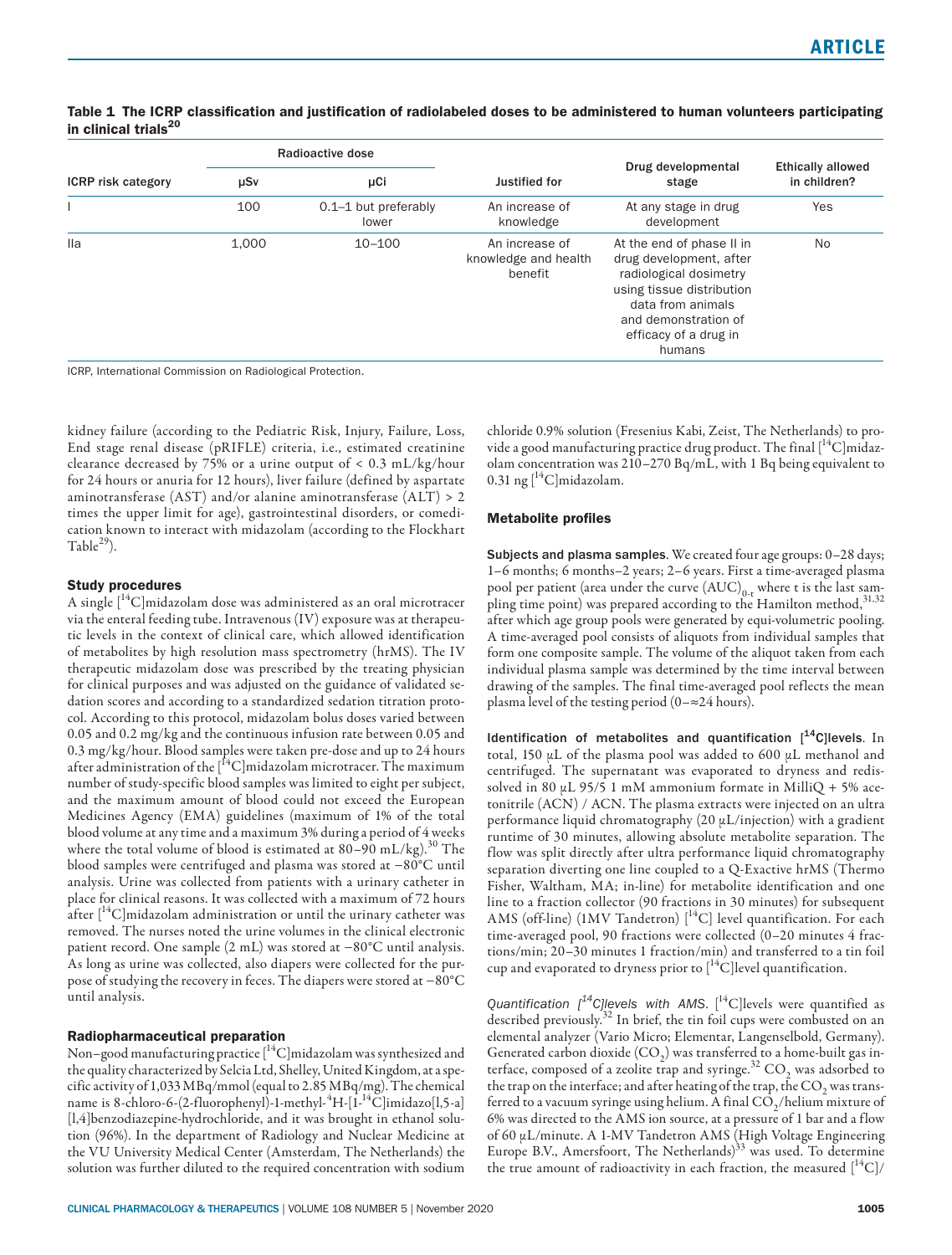$[{}^{12}C]$  ratios were multiplied by the corresponding total carbon measurement of the elemental analyzer.

*hrMS metabolite identification*. A Q-exactive hrMS (Thermo Fisher) was used for metabolite identification. The Q-exactive hrMS was operated in positive ion mode at a resolution of 35,000 in mass spectrometry (MS) and 17,500 in  $\mathrm{MS}^2$ . The used mass range was from 100 to 850 m/z. For data dependent MS2, an isolation window of 2.0 m/z was used. The collision voltage was set at 35 eV. For mass measurement of metabolites, the mass range was from 200 to 2,000 m/z. The minimum automatic gain control was set at 5E3 and the intensity threshold at 1E5. Compound Discoverer (Thermo Fisher) was used for data processing.

## Mass balance

With regard to the mass balance part, routes of excretion were studied by determining the recovery of the administered  $\int_{0}^{14}C\vert$ midazolam dose in urine and feces. Total  $\lceil {^{14}C} \rceil$ levels in urine were measured by AMS as described in the section "Quantification  $[^{14}C]$ levels with AMS." Recovery in urine was calculated by multiplying the  $[14C]$ levels by the total urine volume. Diapers were extracted using ethanol:water (25:75). To optimize extraction, the diapers were first inverted with the inside facing out. The diapers were individually transferred to a bucket and one liter of the extraction solvent was added. With lid closed, the bucket was placed on a horizontal shaker for 7 days during which the analytes were extracted. After completion, the samples were homogenized with an Ultra-Turrax and a small part of the sample was transferred to a tin foiled cup for direct AMS analysis as described in the section "Quantification  $[^{14}C]$ levels with AMS."

## RESULTS

## Subjects

For the original study (see the section Study design) 96 patients were eligible based on the inclusion and exclusion criteria, of which parents of 46 patients consented to let their child participate in the study. For this substudy, the samples of the first 12 included patients were selected, which had a median (range) age of 13.1 (1.3–218.6) weeks and bodyweight of 5.6 (3.1–17.0) kg. In Table 2 the patient characteristics can be found, and the detailed characteristics per individual patient in Table S1. The age groups/time-averaged pools 0–28 days, 1–6 months, 6 months–2 years and 2–6 years consisted of 4, 5, 1, and 2 patients, respectively. Each received an oral  $[^{14}C]$ midazolam dose of 59.6 (55.7–66.3) Bq/kg, equal to 18.7 (17.5–20.8) ng/ kg, in addition to therapeutic continuous IV midazolam, for which the doses were determined by the treating physician, according to the pediatric intensive care unit sedation protocol (0.05–0.2 mg/kg bolus and 0.05–0.3 mg/kg/hour continuous infusion).

## Metabolite profiles

We were able to identify metabolite profiles for each age group (Figure 1 and Table 3). Two prominent peaks and some smaller peaks were present in the AMS radio chromatogram for each group (**Figure 1**), showing the amount of radioactivity for  $\left[^{14}C\right]$ labeled compounds/metabolites. All MS/MS spectra were consistent with those of the available reference standards. In the three youngest age groups,  $[^{14}C]$ 1-OHMG was the most abundant, followed by the unchanged  $[$ <sup>14</sup>C]midazolam. In the age group 2–6 years, the unchanged  $[$ <sup>14</sup>C]midazolam was most abundant,

## Table 2 Characteristics of patients included in the analysis

| 12                                                                     |  |  |
|------------------------------------------------------------------------|--|--|
| 13.1 (1.3-218.6)                                                       |  |  |
| $5.6(3.1 - 17.0)$                                                      |  |  |
| 8/4                                                                    |  |  |
|                                                                        |  |  |
|                                                                        |  |  |
| 3                                                                      |  |  |
| $\overline{2}$                                                         |  |  |
| $\mathbf{1}$                                                           |  |  |
| 5                                                                      |  |  |
| $\mathbf{1}$                                                           |  |  |
|                                                                        |  |  |
| $6.5(0-20)$                                                            |  |  |
| $1(0-2)$                                                               |  |  |
| $18(11 - 28)$                                                          |  |  |
| $-3.1$ ( $-4.7$ to $-0.6$ )                                            |  |  |
| Laboratory values at day of administration [ <sup>14</sup> C]midazolam |  |  |
| $38(25 - 63)$                                                          |  |  |
| 53 (16-309)                                                            |  |  |
| $17(7 - 114)$                                                          |  |  |
| $21(3 - 123)$                                                          |  |  |
|                                                                        |  |  |

Data are presented as median (range) or number.

ALT, alanine aminotransferase; AST, aspartate aminotransferase; CRP, C-reactive protein; PELOD, Pediatric Logistic Organ Dysfunction; PIM, Pediatric Index of Mortality; PRISM, Pediatric Risk of Mortality.

followed by  $\left[\right]^{14}$ C]1-OHMG. For all age groups, the quantities of  $[$ <sup>14</sup>C]1-OHM were much lower than  $[$ <sup>14</sup>C]midazolam and  $[$ <sup>14</sup>C]1-OHMG. For all age groups, there was a small proportion of unspecified metabolites of which individual peaks were < 10% of the total drug-related material.

#### Mass balance

Table 4 presents the mass balance results of urine samples and diapers of four patients. The main route of excretion was renal, resulting in a recovery of 49–72%. The total recovery of the  $\rm [^{14}C]$ midazolam dose in urine and feces was 77–94%.

#### **DISCUSSION**

With this proof-of-concept study, we have shown that it is feasible to perform an ADME study using a  $[$ <sup>14</sup>C microtracer study design in pediatric patients. We used an oral  $[{}^{14}C]$ midazolam microtracer concurrently administered with therapeutic IV midazolam as an example-compound, and successfully created metabolite profiles and studied routes of excretion by the use of AMS and hrMS. The metabolite profiles differed per age group and consisted of the parent drug, two major metabolites 1-OHM and 1-OHMG, and small proportions of unspecified fraction of metabolites that were < 10% of the total drug-related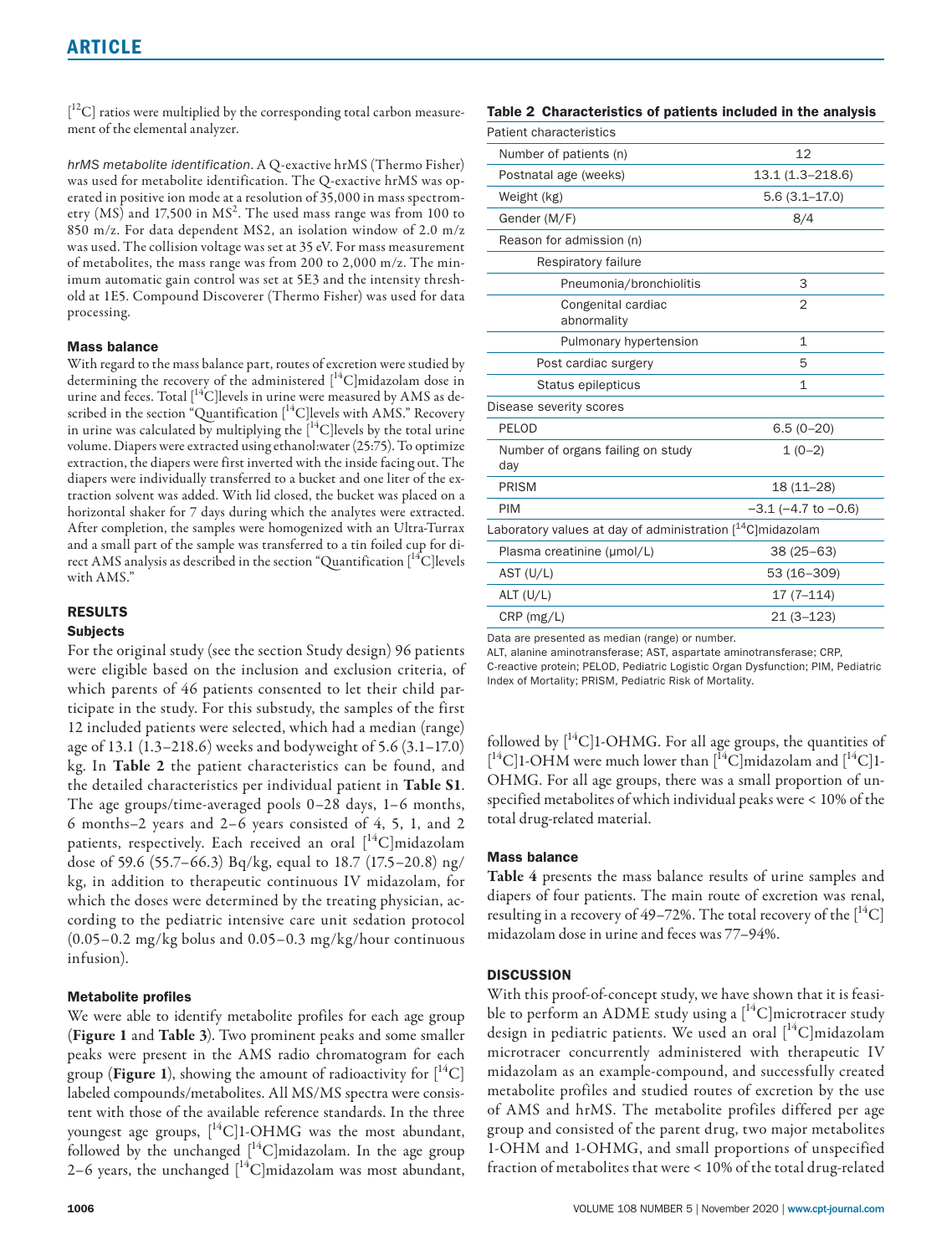

Figure 1 Metabolite profiles as presented by the radio chromatogram of  $[^{14}C]$  levels after administration of an oral  $[^{14}C]$ midazolam microtracer to children. The population was divided in four age groups/Hamilton pools: 0-1 month, 1-6 months, 6 months-2 years, and 2-6 years. [<sup>14</sup>C]levels were quantified with accelerator mass spectrometry. 1-OHM, 1-OH-midazolam; 1-OHMG, 1-OH-midazolam-glucuronide. The corresponding high resolution mass spectrometry retention times can be found in Table 4.

| Table 3 The parent and metabolite exposures in percentage of the total drug-related exposure of an oral [ <sup>14</sup> C]midazolam |  |
|-------------------------------------------------------------------------------------------------------------------------------------|--|
| microtracer in four age groups                                                                                                      |  |

|                  | Midazolam (%) | 1-OHM (%) | 1-OHMG (%) | Unspecified (%) |
|------------------|---------------|-----------|------------|-----------------|
| $0-1$ month      | 40.7          | 5.0       | 42.7       | 11.5            |
| 1-6 months       | 26.2          | 2.5       | 63.0       | 8.3             |
| 6 months-2 years | 27.0          | 2.5       | 59.2       | 11.3            |
| 2-6 years        | 56.1          | 5.6       | 32.0       | 6.3             |

|  |  |  |  |  |  |  | Table 4 Mass balance results after administration of an oral $[$ <sup>14</sup> C]midazolam microtracer |  |
|--|--|--|--|--|--|--|--------------------------------------------------------------------------------------------------------|--|
|--|--|--|--|--|--|--|--------------------------------------------------------------------------------------------------------|--|

|         | <b>Sampling</b><br>time<br>(hour) | Urine                  |                                  |                               | Feces                                   |                                                                         |  |
|---------|-----------------------------------|------------------------|----------------------------------|-------------------------------|-----------------------------------------|-------------------------------------------------------------------------|--|
| Subject |                                   | Total<br>recovery (Bq) | Fraction of<br>administered dose | <b>Total</b><br>recovery (Bg) | <b>Fraction of</b><br>administered dose | Total fraction of the administered<br>dose recovered in urine and feces |  |
|         | 20                                | 155                    | 0.74                             | 6.21                          | 0.03                                    | 0.77                                                                    |  |
| 2       | 48                                | 124                    | 0.74                             | 31.5                          | 0.19                                    | 0.93                                                                    |  |
| 3       | 48                                | 81                     | 0.49                             | 64.1                          | 0.39                                    | 0.88                                                                    |  |
| 4       | 71                                | 330                    | 0.92                             | 7.12                          | 0.02                                    | 0.94                                                                    |  |

exposure. The recovery of the administered dose in urine and feces was 77–94%.

Our finding that in the three youngest age groups the systemic exposure to 1-OHMG was most abundant, followed by midazolam and 1-OHM, is in line with literature and supports the feasibility of our microtracer approach. De Wildt *et al*. have shown that up to 6 hours after oral administration of midazolam in preterm neonates the fraction of urinary excreted midazolam, 1-OHM and 1-OHMG was median (range) 0.11% (0.02–0.59%), 0.02%

 $(0.00-0.10\%)$ , and 1.69%  $(0.58-7.31\%)$ , respectively.<sup>34</sup> Those data indirectly reflect that, similarly to our results, the systemic exposure to 1-OHMG was the highest, followed by midazolam and 1-OHM. Also in adults, the major metabolite found in urine was 1-OHMG—accounting for 60–80% of the administered dose.35 Based on literature, we expect that the small portion of unspecified fraction included known midazolam metabolites, such as midazolam-glucuronide and  $4\text{-OH}$ -midazolam. $^{36,37}$  For adults, nearly 90% urinary recovery after oral dosing of midazolam has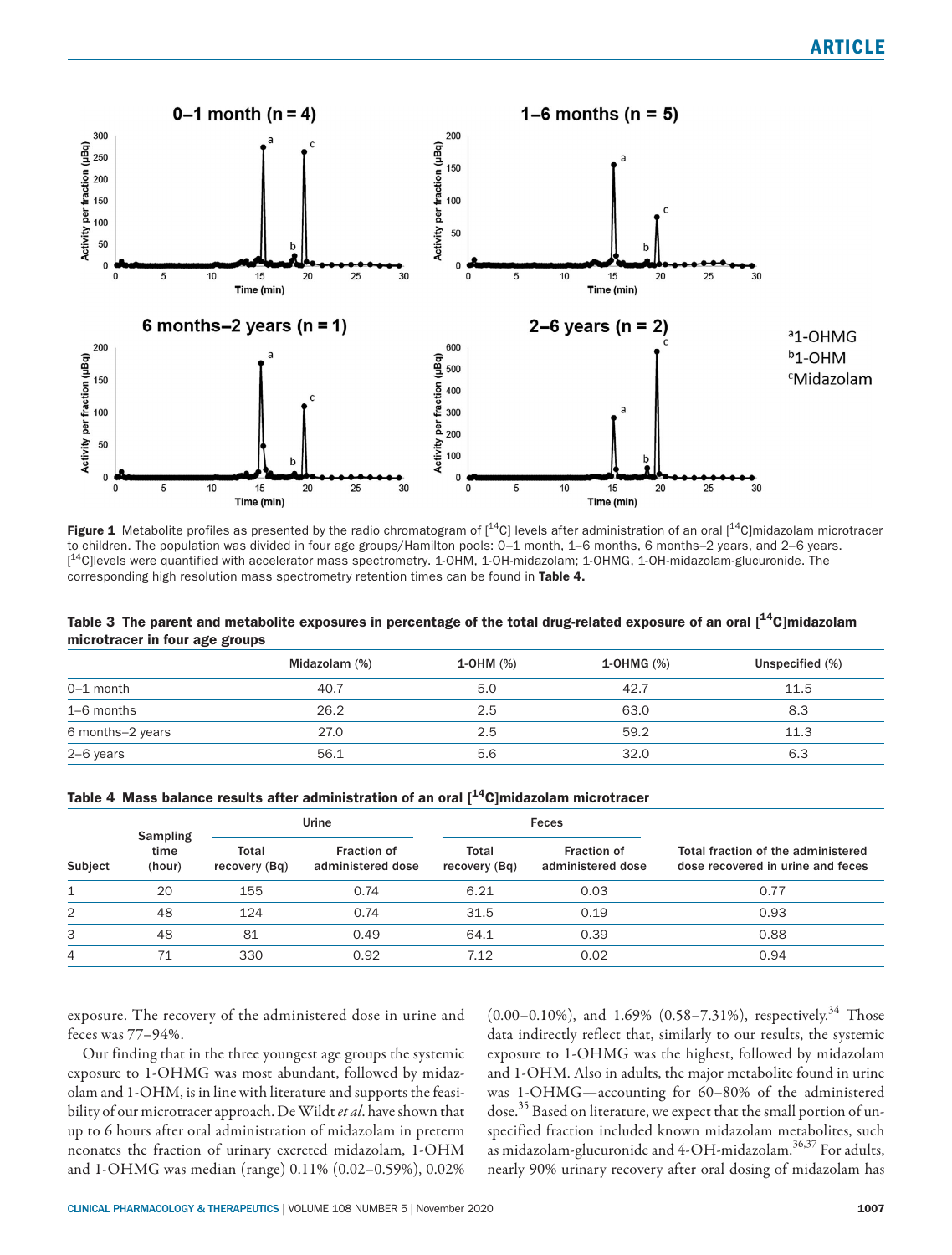been found,<sup>38</sup> which is in concordance with our findings that recovery was highest in urine, and the total recovery in urine and feces was 77–94%. More specifically for our results, the lowest recovery of 77% was found for a patient whose urinary catheter had been removed after 20 hours. A longer sampling time could have resulted in a higher recovery as the excretion may not yet have been complete. While the relative distribution of systemic exposure to metabolite and parent drug was similar in the three youngest age groups, the absolute distribution was not similar. The sample size of this pilot / proof-of-concept study is too small, however, to draw conclusions about age-related changes in the absolute metabolite profiles, as for example the age group 6 months–2 years is underrepresented with only one patient.

The introduction of ADME studies that utilize  $[^{14}C]$ microtracers in drug development has resulted in an improvement in drug development for adults, with earlier human metabolism studies increasing the safety as well as efficacy of drugs.<sup>16</sup> Finding a unique human metabolite at a late stage in drug development, that had not at all or at a disproportional level been detected in animals during nonclinical drug evaluation introduces safety and toxicity concerns, as human volunteers may be exposed to this metabolite whose characteristics are not known.17 In addition, this may cause considerable delay in drug registration because addition of toxicological assessments might be required. Current regulatory guidelines for drug development also mandate scientists to submit a pediatric drug development program to the regulators.39 Although for midazolam no unique metabolite was found in children, we can speculate that this may not be true for other drugs. Thus, conducting an ADME study with a  $[{}^{14}C]$ microtracer is a potentially valuable addition to pediatric drug development that may secure drug safety and efficacy, and avoiding delay in drug registration. Also, ADME studies using the microtracer approach may lead to a reduction in animal radiolabel studies.16 Currently, juvenile animals are often used to predict drug disposition and metabolism in children. Besides the fact that findings in juvenile animals cannot be directly translated to human children as they differ widely in terms of drug disposition, <sup>40</sup> pediatric microtracer ADME studies may also reduce the need for animal studies. Subsequently, metabolic profiles in other vulnerable populations, such as elderly and pregnant women whose drug metabolism and disposition differ from those in healthy adults can be studied using the study design described in this report.<sup>41,42</sup>

To conclude, with this study we have shown that it is feasible to use a  $[{}^{14}C]$ microtracer ADME approach in pediatrics. By simultaneous identification of metabolites and quantification of  $[{}^{14}C]$ levels, we were able to safely generate metabolite profiles of midazolam and study the routes of excretion in children. This approach is promising to improve safety and efficacy of drug therapy for children and other vulnerable populations.

#### SUPPORTING INFORMATION

Supplementary information accompanies this paper on the *Clinical Pharmacology & Therapeutics* website (www.cpt-journal.com).

#### ACKNOWLEDGMENTS

We thank J. Dunk for the excellent support on clinical and database activities and J. Hagoort for editing support.

#### FUNDING

This work was funded by The Netherlands Organization for Health Research and Development (ZonMw), project number 113202007 (B.D.v.G., S.N.d.W.). B.D.v.G. was partly sponsored by the Erasmus Trustfonds.

#### CONFLICT OF INTEREST

All authors declared no competing interests for this work.

#### AUTHOR CONTRIBUTIONS

B.D.v.G., E.v.D., A.d.V., M.G.M., D.T., W.H.J.V., and S.N.d.W. wrote the manuscript. B.D.v.G., E.v.D., M.G.M., D.T., W.H.J.V., and S.N.d.W. designed the research. B.D.v.G., E.v.D., W.H.J.V., and S.N.d.W. performed the research. B.D.v.G., E.v.D., A.d.V., W.H.J.V., and S.N.d.W. analyzed the data. E.v.D., A.d.V., and W.H.J.V. contributed new reagents/analytical tools.

© 2020 The Authors. *Clinical Pharmacology & Therapeutics* published by Wiley Periodicals LLC on behalf of American Society for Clinical Pharmacology and Therapeutics.

This is an open access article under the terms of the [Creative](http://creativecommons.org/licenses/by-nc-nd/4.0/)  [Commons Attribution-NonCommercial-NoDerivs](http://creativecommons.org/licenses/by-nc-nd/4.0/) License, which permits use and distribution in any medium, provided the original work is properly cited, the use is non-commercial and no modifications or adaptations are made.

- 1. Leclercq, L., Cuyckens, F., Mannens, G.S.J., de Vries, R., Timmerman, P. & Evans, D.C. Which human metabolites have we MIST? Retrospective analysis, practical aspects, and perspectives for metabolite identification and quantification in pharmaceutical development. *Chem. Res. Toxicol.* 22, 280–293 (2009).
- 2. International Conference on Harmonization. Guidance for industry: M3(R2) nonclinical safety studies for the conduct of human clinical trials and marketing authorization for pharmaceuticals [<https://www.fda.gov/media/71542/download>](https://www.fda.gov/media/71542/download) (2010). Accessed June 14, 2019.
- 3. US Food and Drug Administration. *Guidance for industry: safety testing of drug metabolites* <[https://www.fda.gov/media/72279/](https://www.fda.gov/media/72279/download) [download>](https://www.fda.gov/media/72279/download) (2016). Accessed June 14, 2019.
- 4. van den Anker, J., Reed, M.D., Allegaert, K. & Kearns, G.L. Developmental changes in pharmacokinetics and pharmacodynamics. *J. Clin. Pharmacol.* 58 (suppl. 10), S10–S25 (2018).
- 5. Brouwer, K.L.R. *et al*. Human ontogeny of drug transporters: review and recommendations of the pediatric transporter working group. *Clin. Pharmacol. Ther.* 98, 266–287 (2015).
- 6. van Groen, B.D. *et al*. Proteomics of human liver membrane transporters: a focus on fetuses and newborn infants. *Eur. J. Pharm. Sci.* 124, 217–227 (2018).
- 7. Prasad, B. *et al*. Ontogeny of hepatic drug transporters as quantified by LC-MS/MS proteomics. *Clin. Pharmacol. Ther.* 100, 362–370 (2016).
- 8. Mooij, M.G. *et al*. Ontogeny of human hepatic and intestinal transporter gene expression during childhood: age matters. *Drug Metab. Dispos.* 42, 1268–1274 (2014).
- 9. Mooij, M.G. *et al*. Proteomic analysis of the developmental trajectory of human hepatic membrane transporter proteins in the first three months of life. *Drug Metab. Dispos.* 44, 1005–1013 (2016).
- 10. Cheung, K.W.K. *et al*. A comprehensive analysis of ontogeny of renal drug transporters: mRNA analyses, quantitative proteomics and localization. *Clin. Pharmacol. Ther.* 106, 1038–1092 (2019).
- 11. Mooij, M.G. *et al*. Successful use of [14C]Paracetamol microdosing to elucidate developmental changes in drug metabolism. *Clin. Pharmacokinet.* 56, 1185–1195 (2017).
- 12. Filler, G., Bendrick-Peart, J., Strom, T., Zhang, Y.L., Johnson, G. & Christians, U. Characterization of sirolimus metabolites in pediatric solid organ transplant recipients. *Pediatr. Transplant.* 13, 44–53 (2009).